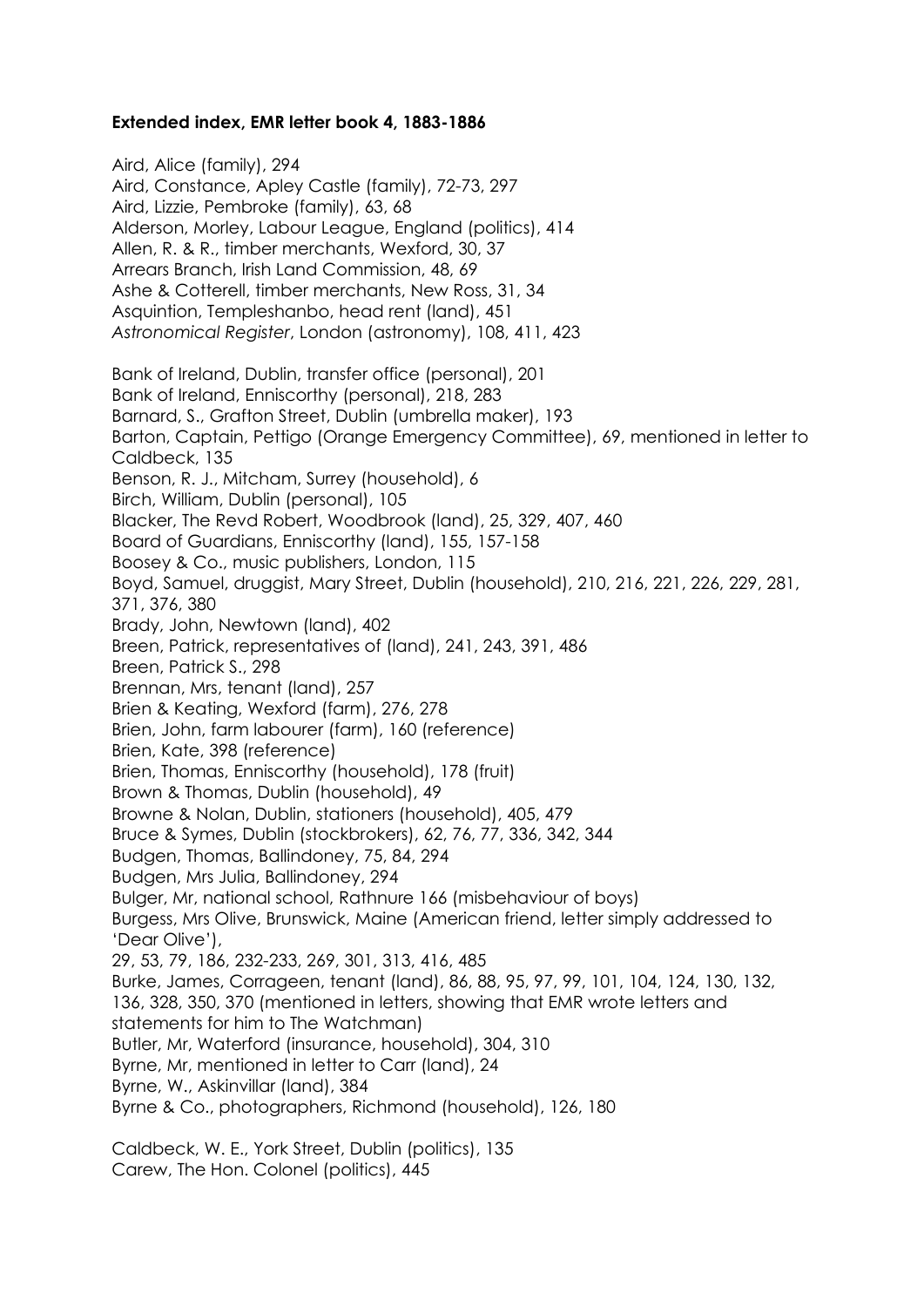Carew, Lady, Castle Boro (personal), 187-190 Carr, G. W., New Ross, re county cess, 22, 24, 116, 179, 406, 454 Carson, Walter & Sons, hardware merchants, Bachelors Walk, Dublin (household), 2, 15, 28, 34, 48, 214, 217, 228, 273, 282, 287, 312, 315, 319 Casey, P.W., Enniscorthy (land), 200, 203, 364, 366, 371, 374, 482, 498 Caulfield, John (land), 141 Caulfield, John, junior, Corrageen (land), 295 Chamberlain, Joseph, M.P. (land/politics), 489 Chief Secretary, Ireland (land/politics), 97-98, 120-121 Clark, Latimer, 6 Westminster Chambers, London, astronomy, 41 Clarkson, A., London (astronomy), 107, 176, 196, 202 Clayton, Mr, woollen factory, Navan (household), 481 Clear, Michael, Wheelagower, Templeshanbo (land), 300 Cleary, Johanna, Askinvillar (land), 112 Cliffe, Anthony, Bellevue (politics) 85, 87 Clutton, Messrs, agents for the Ecclesiastical Commissioners for England, 38 (a letter written by Adela, as from Chiswick, re her ground rent there) Connell, W., Inland Revenue, Waterford (gun licence), 362 Connor, Mr, watchmaker, Enniscorthy, 280 Conran, Philip (land), 261 (his sheep mentioned in letter to William Deacon) Conran, William, Corrageen, Killann (land), 347-348 (letter addressed also to John Stokes) Cooke, J. H., election agent, Winsford, Cheshire (ILPU, politics), 452, 461 Cookman, Dr J. P., Kiltrea, Enniscorthy (politics), 133 Cookman, Nathaniel, J.P., Monart House, Enniscorthy (personal/politics), 60, 128, 133, 245 Corbett, P., inspector of taxes, Waterford (land), 45 Cour, J. L., Mount Ida, Waterford (land), 497-498 Courtney & Co., Bridgefoot Street, Dublin (metal merchants), 92, 102 Courtown, Earl of, Gorey (politics), 80, 113, 117, 125, 175, 307, 356, 400, 403, 413, 425 Cowman, Thomas (land), 258, 398 Craig, The Revd S.R., rector of Moville (astronomy), 395 Currier, Mrs Ellen, Denver, Colorado (personal), 232, 320-321 Currier, John, Georgetown, Colorado (personal), 3 *Daily Express*, editor, Dublin, 24, 35, 103, 118, 140, 263, 284, 363, 440 Davies, W. H., Great Newton Street, Liverpool (astronomy), 113, 114, 154 Davis S. & A. G., Enniscorthy (household), 27, 146, 361, 410 Davis & Pratt, Pembroke (clothing), 139, 140, 155, 168, 200 Deacon, Abraham, Garraun (land), 152 Deacon, Richard (land), 137 Deacon, Thomas, Garraun (land), 110, 137, 142 Deacon, William (land), 261, 393 Deady, J., National Bank, Enniscorthy, 22, 52, 62, 66, 86, 88, 163, 179, 242, 292, 342, 428, 435, 464, 467 Dickson & Sons, nurserymen, Belfast (garden), 3, 5, 221 Dillon & Co., Dublin (land), 52 Dixon, Catherine, employee (household), 469 (a letter written by Ellen Richards) Dockrell, T. & Sons, South Great George's Street, Dublin (hardware), 66, 109, 148, 160, 169 [wrongly indexed as 168], 205, 210 Donegan, Michael, Asquintion, Templeshanbo (land), 312, 323, 330, 338, 345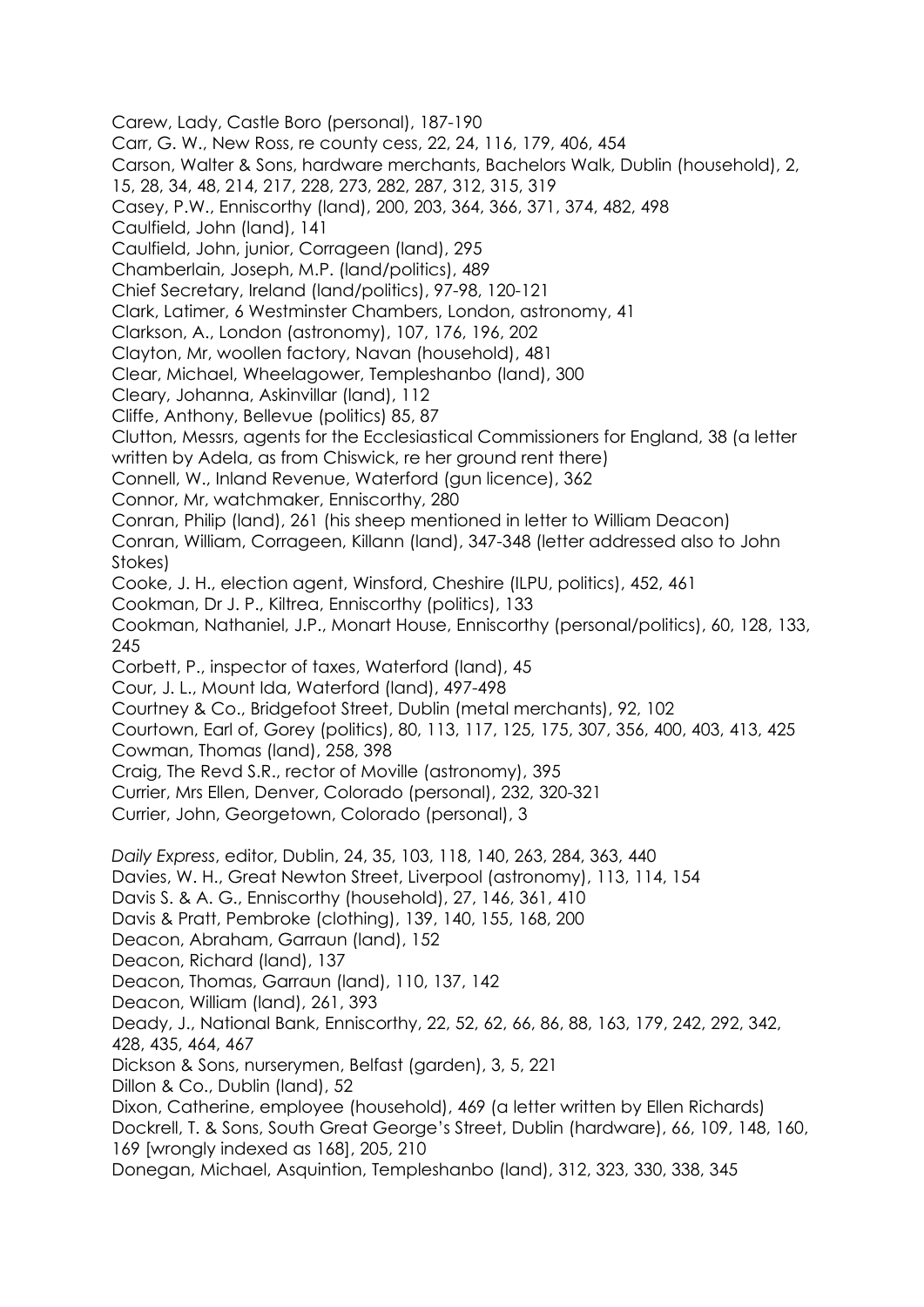Donovan, Richard, J.P., Ballymore (politics), 360, 365, 368, 402 Doyle, J., veterinary surgeon, Enniscorthy (farm), 125, 333 Doyle, Mrs, New Ross, 16 (her yard) Doyne, Charles M., J.P., Wells, Gorey (politics), 359 Dublin, Wicklow & Wexford Railway, traffic manager, 272, 273, 487, 490 Dudgeon, Athol J., Orange Society, York Street, Dublin (land/politics), 65, 224

Edmondson & Co., engineers, Dublin, 82, 84, 87, 304, 308, 316 Elliott Bros., Strand, London (astronomy), 15 *English Mechanic,* Strand, London, 245, 379, 385, 386, 390 Enniscorthy, station master, 213, 216, 367, 376, 380, 484 Erck, Wentworth, LL.D, Sherrington, Shankill, Co. Dublin (political), 133 [wrongly indexed as 134] 136, 137, 277, 457 [Erck was prominent in astronomy.] Espin, J.E., Birkenhead (astronomy), 57 *Evening Mail*, Dublin, 274, 297

Fannin, Messrs, Grafton Street, Dublin (medical), 2, 474, 487 Farmer, John, General Valuation Office, 372, 374, 474, 486, 491 Fennessy, R. & Sons, The Quay, Waterford, nurseryman (garden), 276 [letters to The Revd W. F. Thompson, Ferns Protestant Orphan Society, 89, 244, 447] Finn, The Revd Mr, Kiltealy (land), 347-348 Fitzgerald, J. F. N., secretary, Land Corporation, London (shares), 30, 106, 114, 170, 281, 282 Fitzherbert, H. C., Abbeyleix (land), 451 (re Askunshin head rent) Fitzpatrick, P., Enniscorthy (seedsman), 111, 254, 392 Foster, H. O. Arnold [acted as secretary for his adoptive father, W.E. Foster, chief secretary for Ireland, 1880-1882, later Liberal M.P. for West Belfast, author of *How to Solve the Irish Land Question*] (politics), 373 Fox & Corcoran, Enniscorthy, solicitors (legal), 56, 57, 58, 59, 60, 62, 89, 131, 134, 143, 150, 151, 202, 204, 205, 208, 246, 256, 257, 258, 259, 275, 286, 287, 288, 289, 290, 295, 296, 297, 303, 325, 332, 333, 337, 344, 350, 363, 378, 401, 406, 409, 412, 426, 430, 440, 470, 499 Foy, Dr George, M.D., Lower Gardiner Street, Dublin, 124 (re Burke's wife) Frost, Alfred J., Westminster Chambers, Victoria Street, London (astronomy), 25, 28, 32, 36, 43, 54, 70, 71, 238, 299, 303, 315, 317, 388 Gainfort, Joseph, representatives of, Wexford (household), 147, 150 Galavan, Messrs J. & Co., coal merchants, New Ross (household), 71, 366 Garvey, D., Dublin (household), 27, 367 Gates, Adelia (personal), 18-21, 232-234, 305, 468 Galliford, J. E., Walthamstow, London (astronomy/engineering?), 138 General Valuation Office (land), 372, 374, 474, 486, 491 Gibson, Edward, M.P., London (politics), 14 Glen Mill Store, Saint Stephen's Green, Dublin (household), 268, 272, 292, 300, 325, 378, 441 Glenmore, Co. Kilkenny, constable in charge, 16 Godfrey, F., income tax collector, Enniscorthy, 122, 246, 376, 432, 438 Goldie, Mr, Enniscorthy (household), 9 Gore, J. E., Ballysodare, Co. Sligo (astronomy), 290

Graham, Andrew, Cambridge (astronomy), 442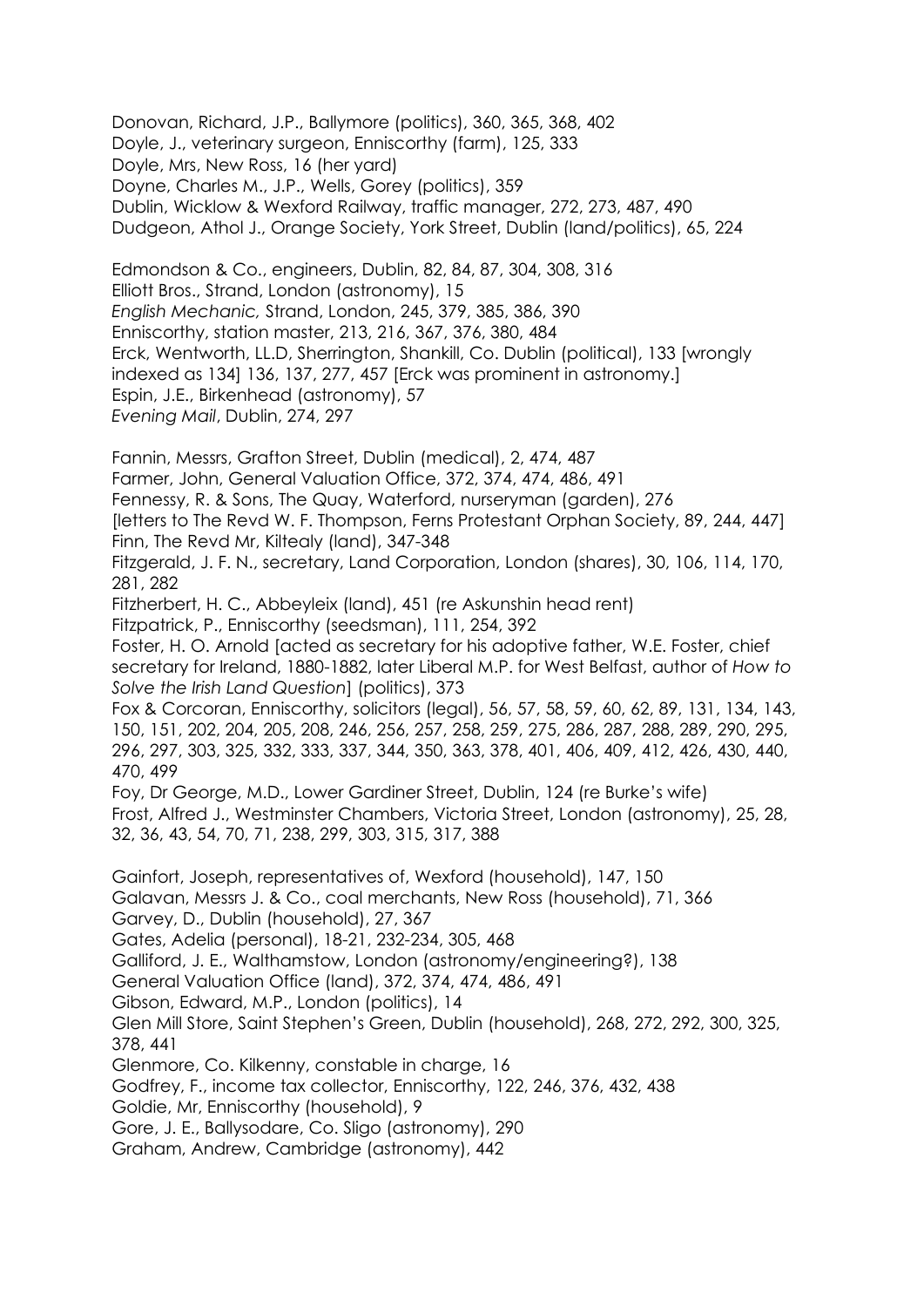Graves, W. & Sons, timber merchants, New Ross, 1, 5, 7, 17, 23, 67, 144, 165, 167, 168, 218, 219, 257, 260, 264, 268, 270, 279, 283, 285, 289, 291 Greene, John, Wexford (personal), 102, 262 Griffith, Morris & Co., Liverpool, oil merchants (household/farm), 51, 55, 207, 314, 322, 418, 439 Griffiths, George, editor of *The Watchman*, 370 Grothier, Mr (land), 24 Grothier, Mrs (land), 122 Grubb, Howard, Dublin, astronomical instrument maker (astronomy), 4, 26, 387, 390, 499 gun tax, 41, 358, 362, 501 Gurney, Edmund, parapsychologist, London (personal), 94 (dreams and hallucinations) Gyles, Walter, Land Corporation, Dublin, 177, 181, 183, 197, 208, 215, 227 Hamilton, Sir Robert, Dublin Castle (politics), 409 Harriman, E., Liverpool (astronomy), 47 Harrison, Edward, Darlington (astronomy), 396, 399, 404 Hartington, Marquis of, London (politics), 359 Harvey, Newenham, Waterford (household), 118, 130, 132, 135, 141, 145, 153, 264 Hasluck, Paul, Clapham, London (engineering), 78 Hayes, Michael, tenant, Askunshin (land), 380 Henshaw, Thomas & Co., wholesale ironmongers, Christchurch Place, Dublin (household), 129 Hildreth, Mrs, Boston, Massachusetts (personal), 362 Hodges, Messrs & Son, ironmongers, Westmoreland Street, Dublin (household), 214, 228, 230, 231, 235, 238, 239, 241, 306 Hodges Figgis, Grafton Street, Dublin (bookseller), 88 Hoffmann, Nanna, Stockholm, Sweden (personal), 206, 225, 233, 483 Hopkins, Edward, Enniscorthy (household), 199 Houston, Edward Caulfield, secretary, Irish Loyal & Patriotic Union, Dublin (politics), 316, 317, 337, 424-425, 429, 434, 442, 443, 446, 447, 463, 465, 488, 493-496, mentioned in letter to Stephens, 465 Howlett, Mrs, wife of William, New Ross (household), 154 Hutchings, The Revd R. S., purchaser of EMR's telescope (astronomy), 444, 455, 460, 462, 466, 471, 474, 480 (with drawing), 484, 488, 492, 499, 501 Hutchinson, Matthew, New Ross (household), 103 Ingall, Herbert, London (politics), 472 Inland Revenue, 122, 246, 293, 319, 341, 375, 376, 382, 432, 433, 501 Inland Revenue, Waterford, 341, 362 (re gun licence) Inland Revenue, Wexford, 358 (re gun tax) inspector of taxes, Waterford, 45, 293, 319, 341, 375, 382, 433 Irish Lace depot, Grafton Street, Dublin (household), 422, 435 Irish Land Commission, Dublin, 48, 50, 55, 56, 58, 69, 346, 354, 417, 419, 433 Irish Loyal & Patriotic Union (land), 316, 317, 337, 424-425, 429, 431, 434, 442, 443, 446, 447, 448, 453, 458, 463, 464, 465, 473, 488, 493-496 Irish Lace depot, Grafton Street, Dublin (household), 422, 435 Irish Temperance Society (personal), 377

Jackson, John C., London (astronomy), 108, 411, 423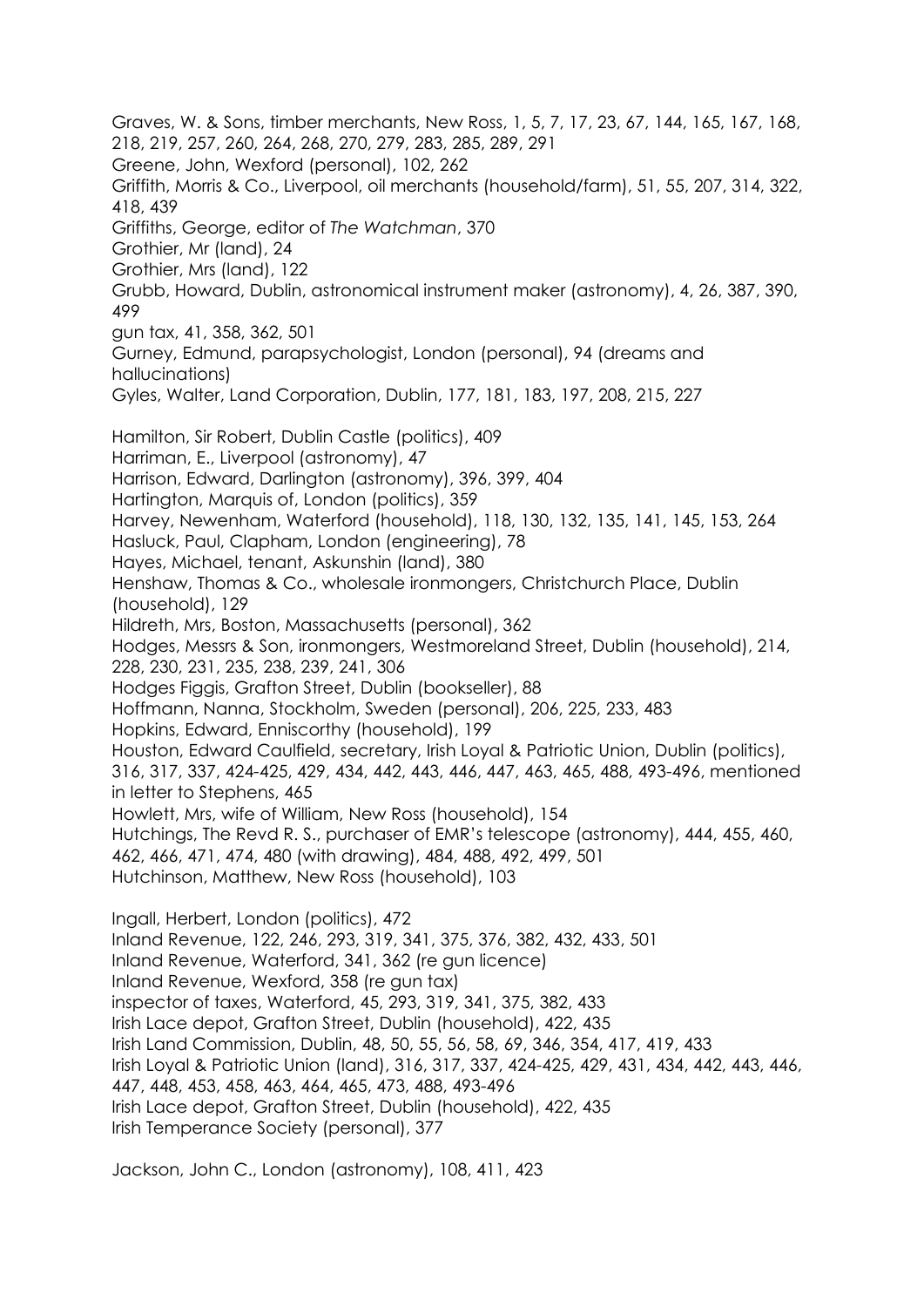Katharine, servant (household), 460 Kavanagh, Arthur McM., Borris (land), 115, 195 Kavanagh, Mr, gunmaker, Dame Street, Dublin, 339 Kavanagh, W., New Ross (household), 490 Kennedy, Charles W., surveyor of taxes, Waterford, 177 Kennedy, R. R., resident magistrate (politics), 104, 349, 357 Kennion, The Revd Robert W., Norwich (politics), 389, 415, 427, 431-2, [436 has been torn out but is indexed as a letter to Kennion; 437 is not indexed but is almost certainly the second page of that letter and is in reply to a query about the place of religion in the Irish situation], 442 Kehoe, Patrick, clock cleaner, Foulksmills (household), 148 Kibblewhite, E. J., *English Mechanic,* Strand, London, 385, 386, 393 Killinger, Jacob S., Annville, Pennsylvania, an American friend, 255 King, Robert, Askinvillar (land), 61 King Harman, Colonel, M.P., House of Commons, London (land), 159, 171-174 Koehler, Mr, workhouse, Enniscorthy, 164 (queries weekly cost for an old woman in the workhouse) *Knowledge*, London, editor, 128 Labour League, London, 414 Lancashire Insurance Company, 10, 54, 100, 198, 235, 302, 306, 314, 327 Land Corporation, Dublin, 30, 106, 114, 170, 177, 181, 183, 197, 204, 208, 212, 215, 227, 281, 282 Landberg, Ida, Karlstad, Sweden (personal), 17, 383 Lett, Mrs, Enniscorthy, post office (personal), 211 [marked 'not sent'] Lett, E.J., representatives of, Asquintion (land), 117, 352, 357 Lewis, J. M. Aylward, Ballinagar, Co. Galway (politics), 422 Liberty & Property Defence League, London (politics), 256 Lilburn, John, collector of revenue, Wexford, 41 (gun tax) Liverpool Astronomical Society, 185, 340, 410, 414 Livingstone, Joshua, Newtownbarry (household), 383 Lloyd, E. P., Sackville Street, Dublin, agent for Lancashire Insurance Company (personal), 314 Local Government Board, Custom House, Dublin, 161-162 Lopdell, Annie, Dublin (personal), 156 Lord Lieutenant (politics), 334-335, 351 Loyal Irish Union, Belfast (politics), 327 McCullagh, John, Enniscorthy (land), 183, 345, 357 McDermott, A., cabinetmaker, Enniscorthy (household), 26 McDermott, E. J., district inspector, Royal Irish Constabulary, Enniscorthy, 95, 99, 101, 130, 136, 273 McKenzie, Thomas & Sons, engineers, Brunswick Street, Dublin, 407 Macoubrie, George, Coolbawn (farm), 110, 153, 279, 280 McQuade, J. A., inspector of taxes, Waterford, 293, 319, 341, 375, 382, 433 Magill, Captain James M., landlord campaigner, Killarney, Co. Kerry, 212 Malcolm, James, Enniscorthy (farm), 328 Malcolm, John, veterinary surgeon, Enniscorthy (farm), 299, 309, 314, 323, 368 Malcolm, Mrs, mentioned in a letter to John Sinnott, solicitor, 368 Malone, James, Enniscorthy (land), 328 (re James Burke)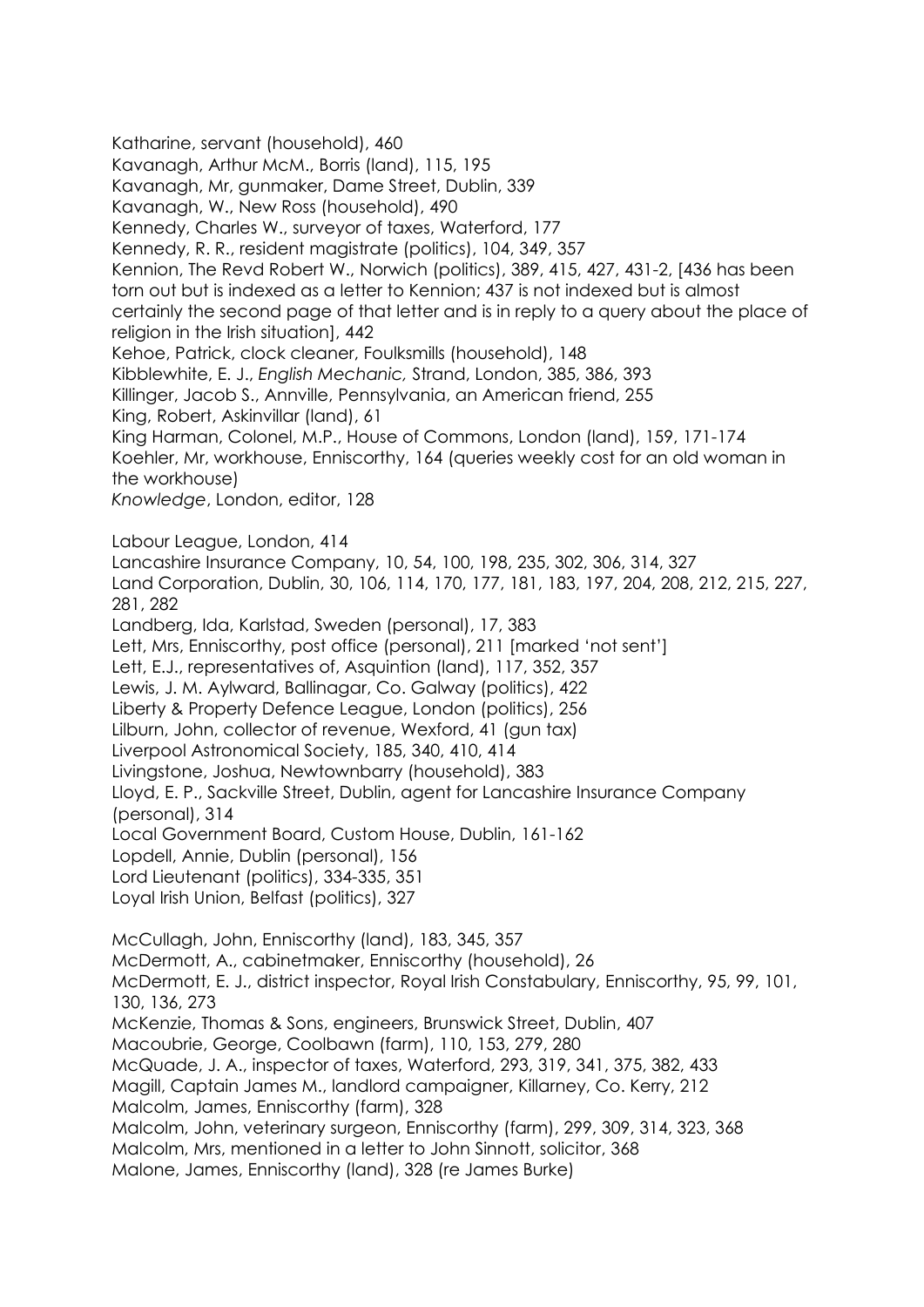Marshall, Peter, Dublin, secretary, Protestant Defence Association, Henrietta Street, Dublin (land/politics), 47, 49, 124, 233, 353, 364, 369 Meredyth, Mrs (politics), 397 Mills, John, Saint Stephen's Green, Dublin (household), 300 Milward, Dawson A., Lavistown, Kilkenny (land, head rent), 8, 32, 77, 142, 209, 217, 224, 229, 277, 328, 418, 439 Moffat, James, J.P., Ballyhyland (legal), 90, 122, 137 *Morning Post*, editor, Strand, London [listed in index without any page numbers] Morrissey, Miss, temporary servant (household), 460 Mulhall, John, I.L.P.U. office, London (politics), 453, 467 Murphy, James (legal), 389 (an intelligent witness) Murphy, John, caretaker (land), 166, 454

Napper, General (politics), 391 National Bank, Enniscorthy, 22, 52, 62, 66, 86, 88, 163, 179, 242, 292, 342, 428, 435, 464, 467 Neal, Hugh, Corrageen (land), 300 Neal, Michael, tenant (land), 257 Nicholson, Mr, whitesmith, Enniscorthy (household), 309, 372 (indexed but letter not headed) Noble, Captain William, Forrest Lodge, Uckfield (astronomy), 127, 408 Norrbom, Jenny, Sweden (personal), 233-234, 483 Nowlan, Henry, biscuit makers, Sir John Rogerson's Quay, Dublin (household), 267

Oaks, Mrs Margaret, tenant, Askunshin (land), 139, 286, 318, 352 Orange Society, Dublin, secretary (politics), 223 224, 381, 401 ('As a constitutional Liberal and determined fall to the murder and rebel party I should have much pleasure in subscribing to the direction of the grand Orange Hall in Dublin.') Orpen, Adela, London (personal), 106, 209, 331, 333, 355, 468 Orpen, Goddard H. (personal), 33, 100, 180, 196, 242, 318, 331, 332, 333, 381, 428, 462 Orpen, John H. (legal), 203 Orpen, John R., Fitzwilliam Street, Dublin (land/legal), 182, 184, 192, 199, 247-252, 253,

Payne, Mr, traffic manager, Dublin, Wicklow & Wexford Railway, 272, 273, 487, 490 Pearce, W., Queen's Road, Bayswater, London (household), 163 Peare, Charles, Carrick-on-Suir (land), 76, 78, 223, 226, 361 photographs, 126, 255 Pickering, Professor E. C., director, Harvard Observatory, Cambridge, Massachusetts (astronomy), 112 Pike, Mr, plumber and tin man, Pembroke, Wales (garden), 296, 311 (with drawing) Pim Bros., drapers, George's Street, Dublin (household), 119, 123, 126, 134, 138, 142, 143, 181, 185, 240, 285, 288, 302, 322, 324, 330, 336 poor rates, Enniscorthy, 227, 372, 454 Porter, Sir George H., M.D. (politics), 137

Pounden, John, Gorey (politics), 81, 83, 91

326

Poyntz & Co., rubber goods merchants, Grafton Street, Dublin (household), 42, 44 Property Defence Association (politics), 47, 49, 124, 233, 353, 360, 364, 369, 491

Protestant Orphan Society, Diocese of Ferns, 89, 244, 447

Pryce-Jones, Pryce, draper, Newtown, Wales (household), 33, 37, 42, 44, 46, 59, 149, 213, 219, 240, 243, 261, 274, 284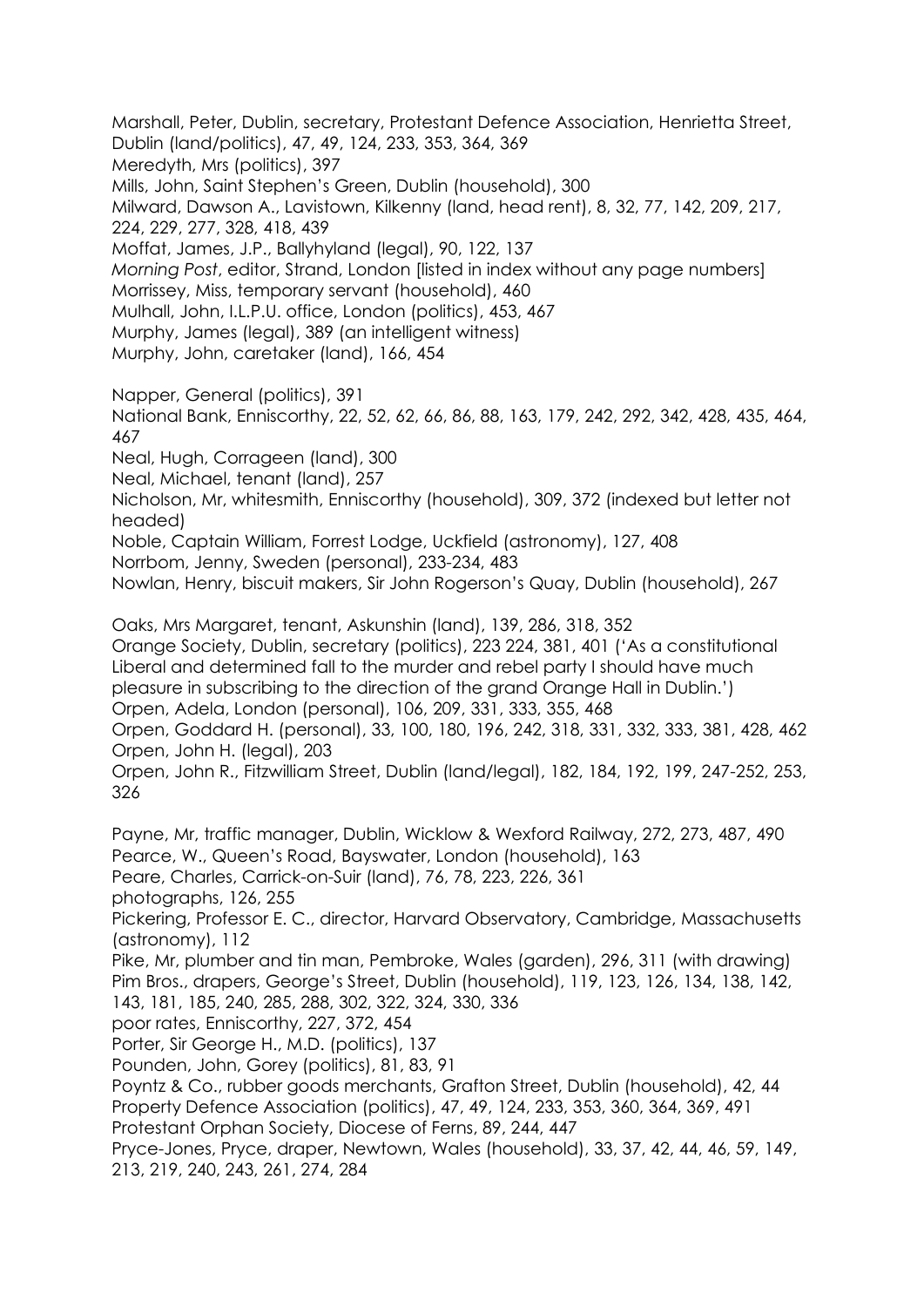railway station, Enniscorthy, 213, 216, 367, 376, 380, 484 Reside, James, Carnlough, Co. Antrim (astronomy), 394 Richards, Mrs Ellen (personal), 222 (with drawing) Rigby, John & Co., gunsmiths, Suffolk Street, Dublin, 340, 470, 481 Rigley, Mrs Deborah, Pyrmount (land), 86, 255 Ripley, Mrs, Newark, New Jersey, United States (personal), 220 Robinson, John, Wilton Place, Dublin (politics), 420-421 Ross, William, Enniscorthy (household), 479 Ross, Murray & Co., engineers, Middle Abbey Street, Dublin, 104 Rourke, Charles, miller, Camolin (farm), 360 Royal Irish Constabulary, inspector general, Dublin Castle, 132 Royal Irish Constabulary, district inspector, Enniscorthy, 95, 99, 101, 130, 136, 273 Royal Irish Constabulary, Glenmore, Co. Kilkenny, 16 Royal Irish Constabulary, Killann, 343 Russell, T. W., Saint Stephen's Green, Dublin (personal), 45, 46, 429-430 Ruttledge, F., Coolbawn (land), 82, 230, 265, 329, 331, 405 Ryan, P., Enniscorthy (household), 146, 260, 339 *Saint James' Gazette*, editor, Fleet Street, London [indexed but without page numbers] Sargent, Annie (family), 156, 236-237 Sargent, Mrs D. A. (family), 39, 224, 308, 456, 459, 477 Sargent, Harry (family), 4, 6, 93, 99, 116, 119, 358 Sargent, W. A., Waterford (personal/household), 10, 54, 100, 198, 235, 302, 306, 327 (some letters as insurance agent for Lancashire Insurance Co.) seeds, named varieties of beans, broccoli, cabbage, carrots, onions, parsnips, parsley, peas, potatoes, spinach, salsify, turnips (garden), 111 Sharpe, W. H., treasurer, L.A.S., Sefton Park, Liverpool (astronomy), 340 Shillelagh, Newtownbarry & Enniscorthy Light Railway, 139 Shop Hours Labour League, London (politics), 414 Sinnott, John A., solicitor, Enniscorthy (legal), 368 Sinnott, Moses, brick merchant, Enniscorthy, 1 Slye, George, coachmaker, Enniscorthy, 109, 182, 191, 194, 207 Smith, Henry, ironmonger, Capel Street, Dublin (household), 92, 259, 266, 271 Smith, John, canvas manufacturer, Burgh Quay, Dublin (household), 193 Somers, Edward, poor rate collector, Enniscorthy, 227, 372, 454 Spencer, Harry, dentist, Portman Square, London (household), 14 *Standard*, editor of, London [indexed but without page numbers] Stapleton, Constable, Royal Irish Constabulary, Killann, 343 Stephens, S. S., Dartmouth, Devon (politics), 465 Stokes, John, Corrageen, Killanne (land), 347-348 (letter addressed also to William Conran) Sullivan, James (land), 16 (re disappearance of cart) Sullivan, Kate (land), 16 (re disappearance of cart) Tait, W. & Co., hardware merchants, Dublin (household), 441 *Temperance Banner*, 377 tenants (land), 9 (notice) tennis establishment, near Gresham Hotel, Dublin (leisure), 479

Thompson Bros., agricultural machinery, Wexford (farm), 129, 244 [struck out]